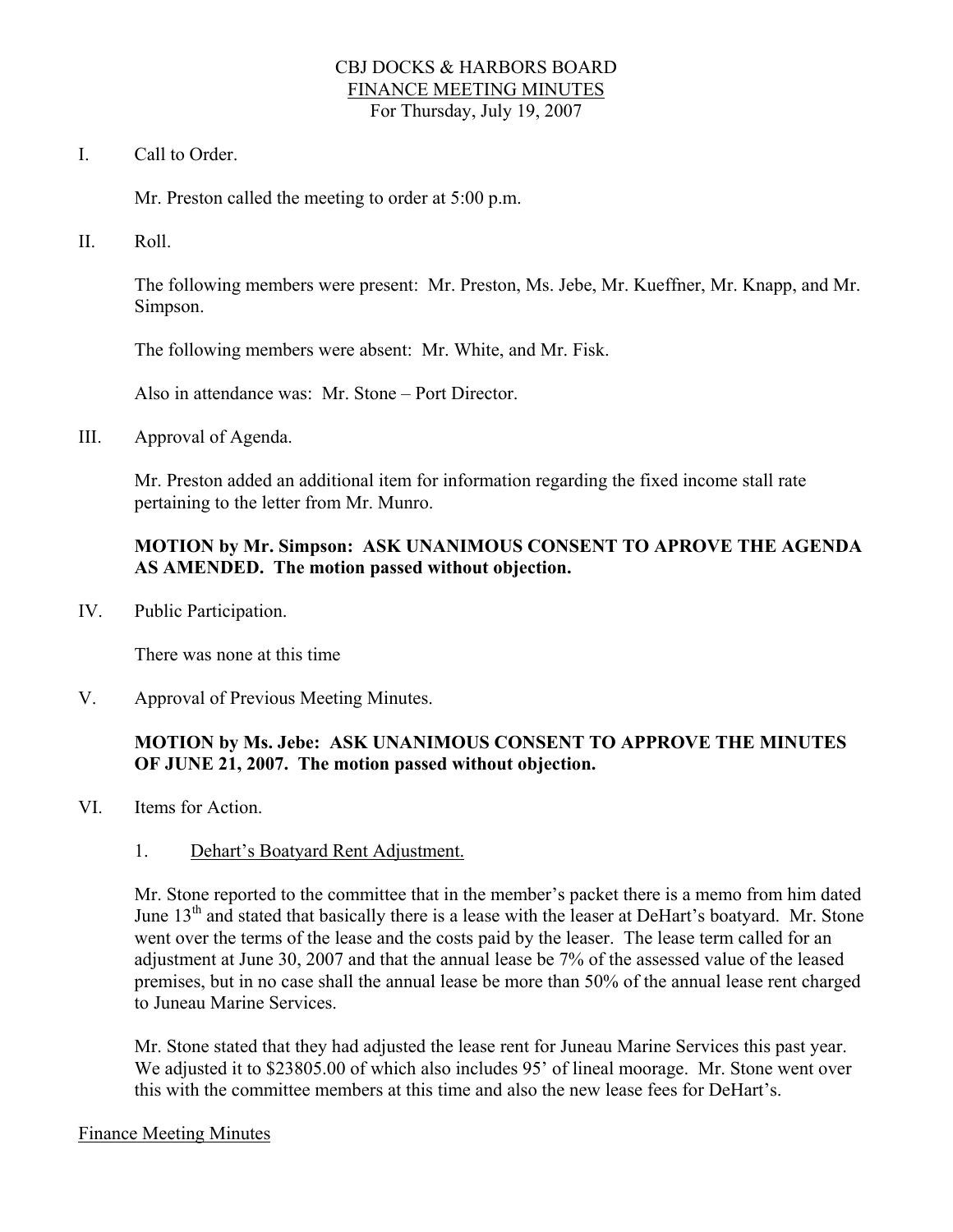July 19, 2007 Page 2

> Mr. Stone went over the transition of ownership and stated that it would seem prudent just to continue the rent of what it was this year with the current leaser. He discussed the new rental fees with the committee members and explained them at this time with regards to the new leaser.

Further discussion among the committee members and the Port Director took place at this time.

Mr. Jim Lesh of 8504 Nugget Place, the current leaser of the DeHart's facility spoke to the committee members regarding his concerns of the amount of the rate increase for the lease, the current condition of the lift in comparison with the down town yard and the revenue the facility generates with the way business has been these past few years. He expressed he didn't see any reasoning for the increase with the simple fact that the yard, lift and docks are now two more years older.

He addressed a list of concerns regarding the condition of the facility with the committee members and also explained that he is liable for the property tax required by the City, which he has been billed at \$1600.00 per year for the past two years since he has been leasing the yard.

At this time there was discussion among the committee members and Mr. Lesh regarding when he would be moving on and the smoothest transition of ownership as possible.

Further discussion among the committee members and Mr. Lesh took place at this time with regards to repairs done to the lift this past year along with more detail regarding the property tax he has been paying.

Mr. Jim Betts of 4850 Glacier Highway spoke of his interests regarding the leasing of the facility. He stated that he would like to see the Finance Committee keep a mission statement involved and close at hand regarding the direction of the travel lift operation out at the DeHart's facility.

He complimented Mr. Lesh on his operation of the DeHart's lift and stated that he was glad that CBJ Harbors has an understanding that the boat yard is an asset in terms of general revenue. He stated his interests in leasing this operations and hopes Docks and Harbors will stick to their mission statement.

**MOTION by Mr. Simpson: ASK UNANIMOUS CONSENT TO RECOMMEND THAT THE RENT REMAIN THE SAME DURING THE CURRENT FISCAL YEAR IN RECOGNITION OF THE FACT THAT THE BUSINESS DOES NOT APPEAR TO SUPPORT A HIGHER LEVEL OF EXPENSE FOR THAT AND THAT WE PRIOR TO NEXT YEAR DEVELOP A NEW RENT RATE IF IT IS WARRANTED.** 

**MOTION by Ms. Jebe: ASK TO ADD A FRIENDLY AMENDMENT TO THE MOTION REQUESTING THE REAL PROPERTY TAX BE CREDITED TO MR. LESH'S LEASE AND FORWARD IT TO THE FULL BOARD. The motion with the friendly amendment passed with a vote of 4 to 1.** 

More discussion among the committee members and the Port Director took place at this time. Finance Meeting Minutes July 19, 2007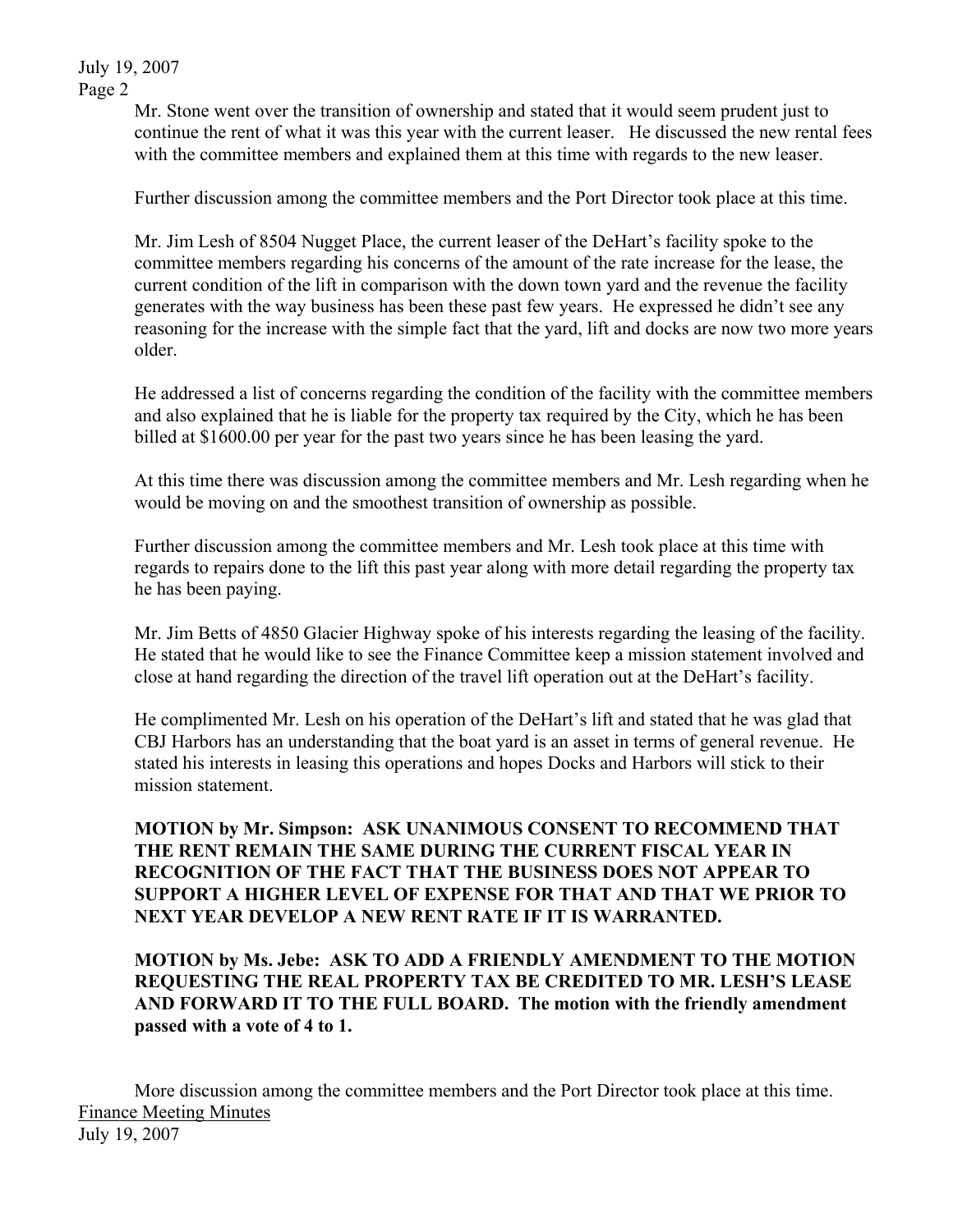# VII. Items for Information.

Page 3

## 1. Yankee Cove Rent Adjustment Update.

Mr. Stone reported to the committee members that it isn't a rent adjustment it is the rent. He stated this fall he expected the Assembly will be taking an action on an ordinance for authorizing CBJ Harbors to enter into a lease agreement with Yankee Cove. So as part of this Mr. Stone stated he has to provide to them an appraisal or something that will establish the rent.

Mr. Stone stated at this time we have paid \$3000.00 to have an appraisal done, and this has been presented to the committee a few month ago. He stated the lessee objected to this because he felt it was excess value and it was too high. The committee directed Mr. Stone to go to the City Assessor and the Assessor feels that this is the appropriate price and was very close to what Horan had was maybe just a bit less.

The City Assessor stated if the lessee wanted an income appraisal they should be paying for it.

This would be the committee member's recommendation to have the Port Director notify Mr. Hobbs that if he wants a different appraisal he would need to hire an appraiser to get CBJ a different appraisal so we could establish a different value.

Discussion among the committee members and the Port Director took place at this time.

## 2. Fisherman's Bend Rent Adjustment Update.

Mr. Stone reported that this rent adjustment is for next month. He stated that this lease has expired. They have paid for the lease year based on the previous rent, which basically means that the contract is being honored. Because of the expiration there will be the need to do a rate adjustment and a few years ago they had Horan do an assessment. Mr. Stone stated that in 2004 he indicated a market rent of \$46,718.00 for this parcel. Mr. Stone spoke with the City Assessor and he was assessing the parcel at \$62,291.00 (See Attached Letter).

Mr. Stone went over the letter from Fisherman's Bend owners with the committee member at this time and stated that he would recommend to the owners that they get another appraisal from a hired appraiser.

The committee member's decision at this time was to direct the Port Director to contact the owners and suggest they come up with a request for an extension of time for them to be able to get an appraisal done on the property and present it to them when they are completed.

Further discussion among the committee members took place at this time regarding the letter in the packet from Sharon Andrew owner of Fisherman's Bend.

Finance Meeting Minutes July 19, 2007 Page 4